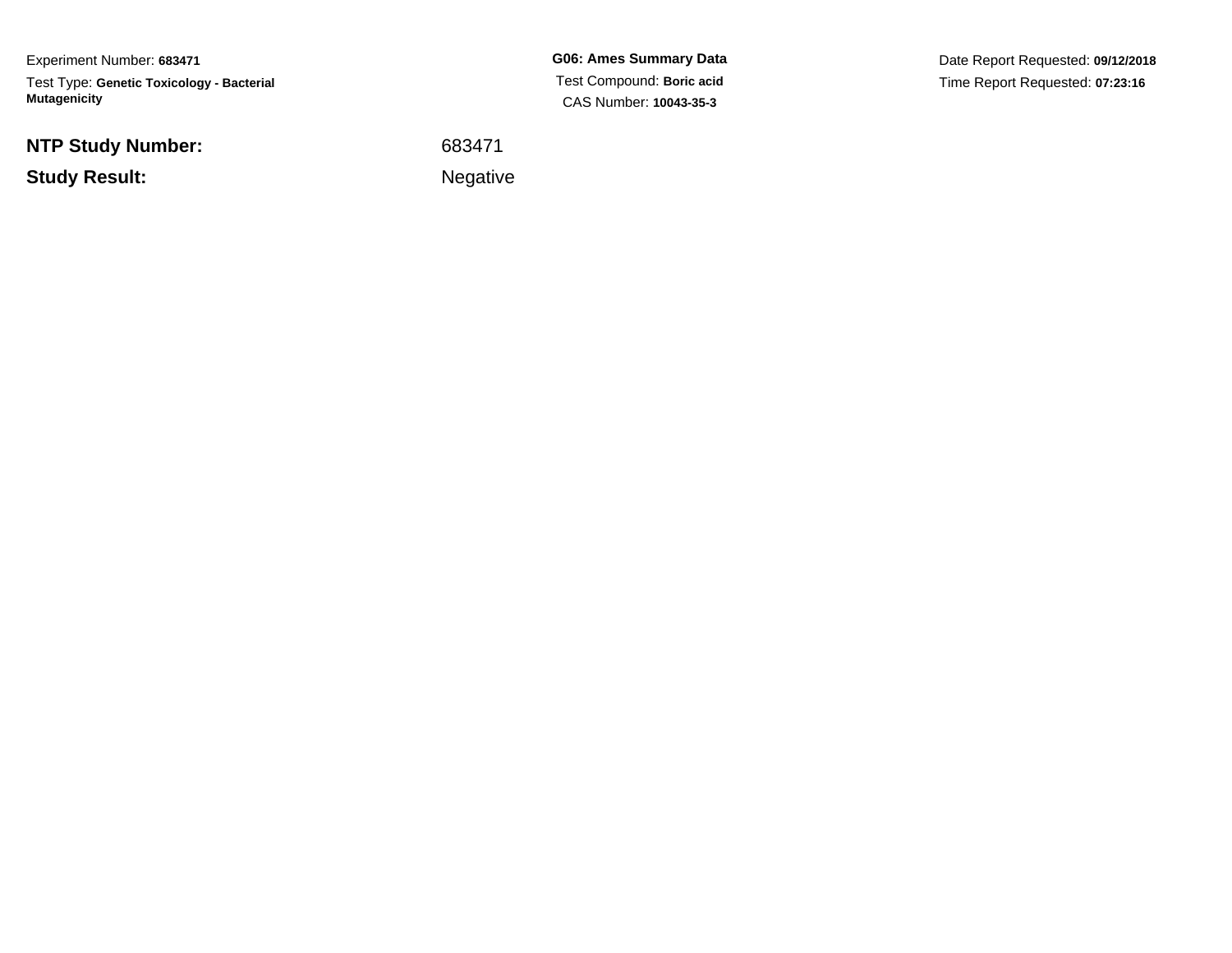Test Type: **Genetic Toxicology - Bacterial Mutagenicity**

**G06: Ames Summary Data** Test Compound: **Boric acid**CAS Number: **10043-35-3**

|                               |                   |                   | Strain: TA100     |                   |                        |
|-------------------------------|-------------------|-------------------|-------------------|-------------------|------------------------|
| Dose (ug/Plate)               | <b>Without S9</b> | <b>Without S9</b> | <b>Without S9</b> | <b>Without S9</b> | <b>With 10% Rat S9</b> |
| Vehicle Control <sup>1</sup>  |                   |                   | $85 \pm 7.0$      | $96 \pm 5.8$      | $144 \pm 7.5$          |
| Vehicle Control <sup>2</sup>  | $113 \pm 15.5$    | $107 \pm 3.3$     |                   |                   |                        |
| 3.3                           | $145 \pm 9.1$     | $116 \pm 10.4$    |                   |                   |                        |
| 10.0                          | $150 \pm 7.0$     | $118 \pm 12.0$    |                   |                   |                        |
| 33.0                          | $107 \pm 15.7$    | $113 \pm 7.3$     | $72 \pm 2.3$      | $83 \pm 9.6$      | $159 \pm 0.7$          |
| 100.0                         | $116 \pm 5.2$     | $129 \pm 10.5$    | $79 \pm 7.0$      | $90 \pm 2.3$      | $165 \pm 6.9$          |
| 240.0                         | $126 \pm 5.6$     | $127 \pm 9.7$     |                   |                   |                        |
| 333.0                         |                   |                   | $75 \pm 3.4$      | $90 \pm 9.2$      | $165 \pm 0.9$          |
| 1000.0                        |                   |                   | $101 \pm 3.5$     | $101 \pm 11.7$    | $155 \pm 2.9$          |
| 1820.0                        |                   |                   | $106 \pm 3.1$     | $121 \pm 7.3$     | $141 \pm 0.9$          |
| <b>Trial Summary</b>          | Equivocal         | Negative          | Negative          | Equivocal         | Negative               |
| Positive Control <sup>3</sup> |                   |                   |                   |                   | $2089 \pm 49.8$        |
| Positive Control <sup>4</sup> | $648 \pm 28.5$    | $712 \pm 65.3$    | $381 \pm 21.5$    | $292 \pm 7.7$     |                        |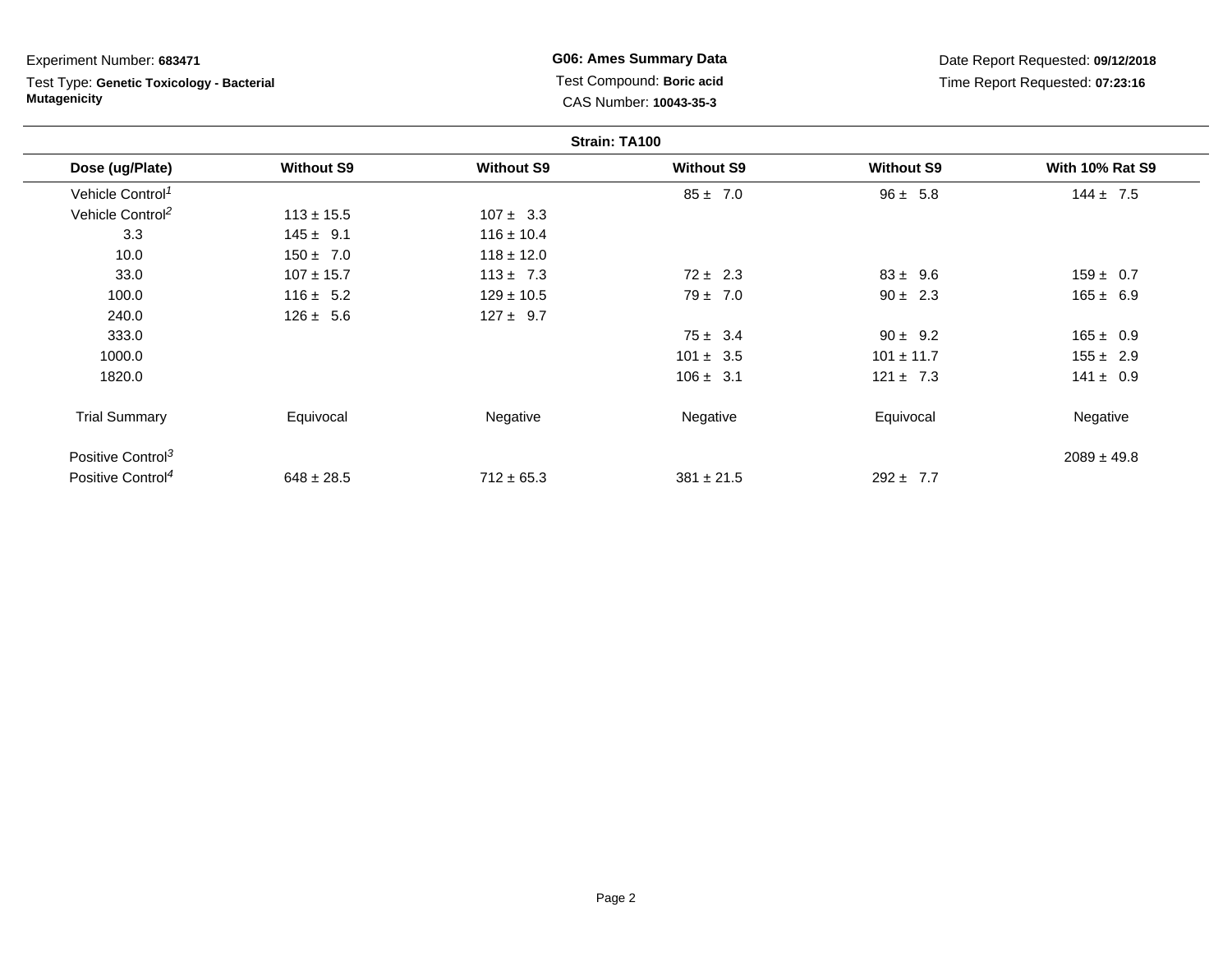# Test Type: **Genetic Toxicology - Bacterial Mutagenicity**

**G06: Ames Summary Data** Test Compound: **Boric acid**CAS Number: **10043-35-3**

|                                                                |                        |                        | Strain: TA100          |                     |                     |
|----------------------------------------------------------------|------------------------|------------------------|------------------------|---------------------|---------------------|
| Dose (ug/Plate)                                                | <b>With 10% Rat S9</b> | <b>With 30% Rat S9</b> | <b>With 30% Rat S9</b> | With 10% Hamster S9 | With 10% Hamster S9 |
| Vehicle Control <sup>1</sup>                                   | $116 \pm 5.2$          |                        |                        | $123 \pm 10.2$      | $122 \pm 8.9$       |
| Vehicle Control <sup>2</sup>                                   |                        | $139 \pm 5.7$          | $126 \pm 6.4$          |                     |                     |
| 3.3                                                            |                        | 145 $\pm$<br>3.1       | $147 \pm 8.1$          |                     |                     |
| 10.0                                                           |                        | $143 \pm$<br>7.0       | $151 \pm 11.0$         |                     |                     |
| 33.0                                                           | $133 \pm 3.7$          | 148 $\pm$<br>6.2       | $180 \pm 38.2$         | $140 \pm 4.1$       | $116 \pm 12.3$      |
| 100.0                                                          | $132 \pm 3.8$          | $173 \pm$<br>9.0       | $151 \pm 3.3$          | $145 \pm 8.5$       | $127 \pm 10.5$      |
| 240.0                                                          |                        | 1.2<br>150 $\pm$       | 7.2<br>146 $\pm$       |                     |                     |
| 333.0                                                          | $127 \pm 3.2$          |                        |                        | $158 \pm 4.7$       | $131 \pm 14.2$      |
| 1000.0                                                         | $139 \pm 8.7$          |                        |                        | $159 \pm 6.8$       | $137 \pm 13.1$      |
| 1820.0                                                         | $127 \pm 6.9$          |                        |                        | $170 \pm 5.5$       | $158 \pm 6.1$       |
| <b>Trial Summary</b>                                           | Negative               | Equivocal              | Negative               | Equivocal           | Negative            |
| Positive Control <sup>3</sup><br>Positive Control <sup>4</sup> | $1239 \pm 45.7$        | $1322 \pm 394.5$       | $1083 \pm 118.9$       | $1822 \pm 14.6$     | $1272 \pm 15.5$     |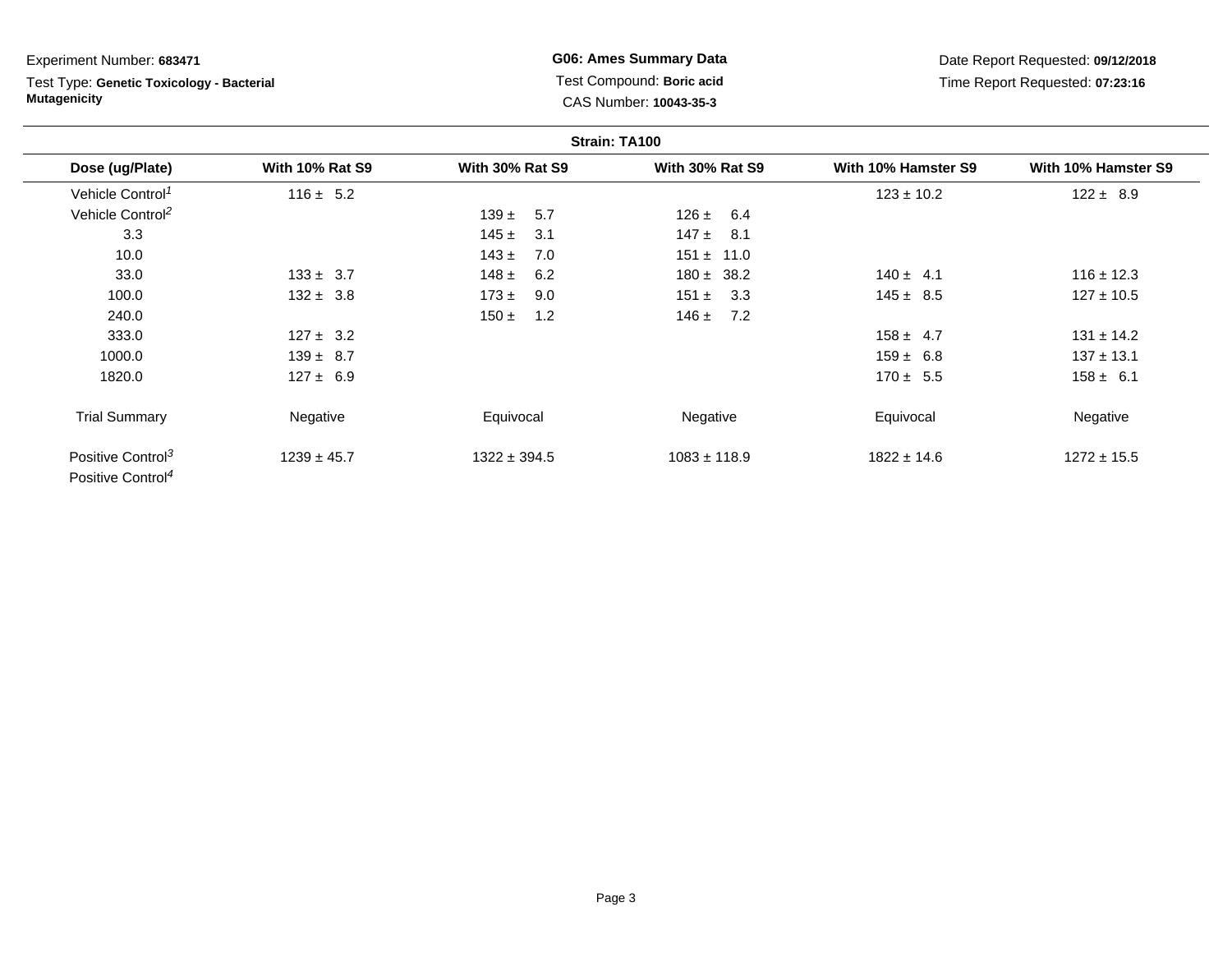Test Type: **Genetic Toxicology - Bacterial Mutagenicity**

**G06: Ames Summary Data** Test Compound: **Boric acid**CAS Number: **10043-35-3**

|                                                                |                     | Strain: TA100       |
|----------------------------------------------------------------|---------------------|---------------------|
| Dose (ug/Plate)                                                | With 30% Hamster S9 | With 30% Hamster S9 |
| Vehicle Control <sup>1</sup>                                   |                     |                     |
| Vehicle Control <sup>2</sup>                                   | $145 \pm 6.5$       | $151 \pm 4.6$       |
| 3.3                                                            | $136 \pm 1.7$       | $166 \pm 12.3$      |
| 10.0                                                           | $141 \pm 2.5$       | $161 \pm 7.4$       |
| 33.0                                                           | $165 \pm 2.3$       | $183 \pm 5.7$       |
| 100.0                                                          | $151 \pm 2.8$       | $161 \pm 9.5$       |
| 240.0                                                          | $166 \pm 2.5$       | $181 \pm 16.3$      |
| 333.0                                                          |                     |                     |
| 1000.0                                                         |                     |                     |
| 1820.0                                                         |                     |                     |
| <b>Trial Summary</b>                                           | Negative            | Negative            |
| Positive Control <sup>3</sup><br>Positive Control <sup>4</sup> | $1636 \pm 55.7$     | $1758 \pm 84.6$     |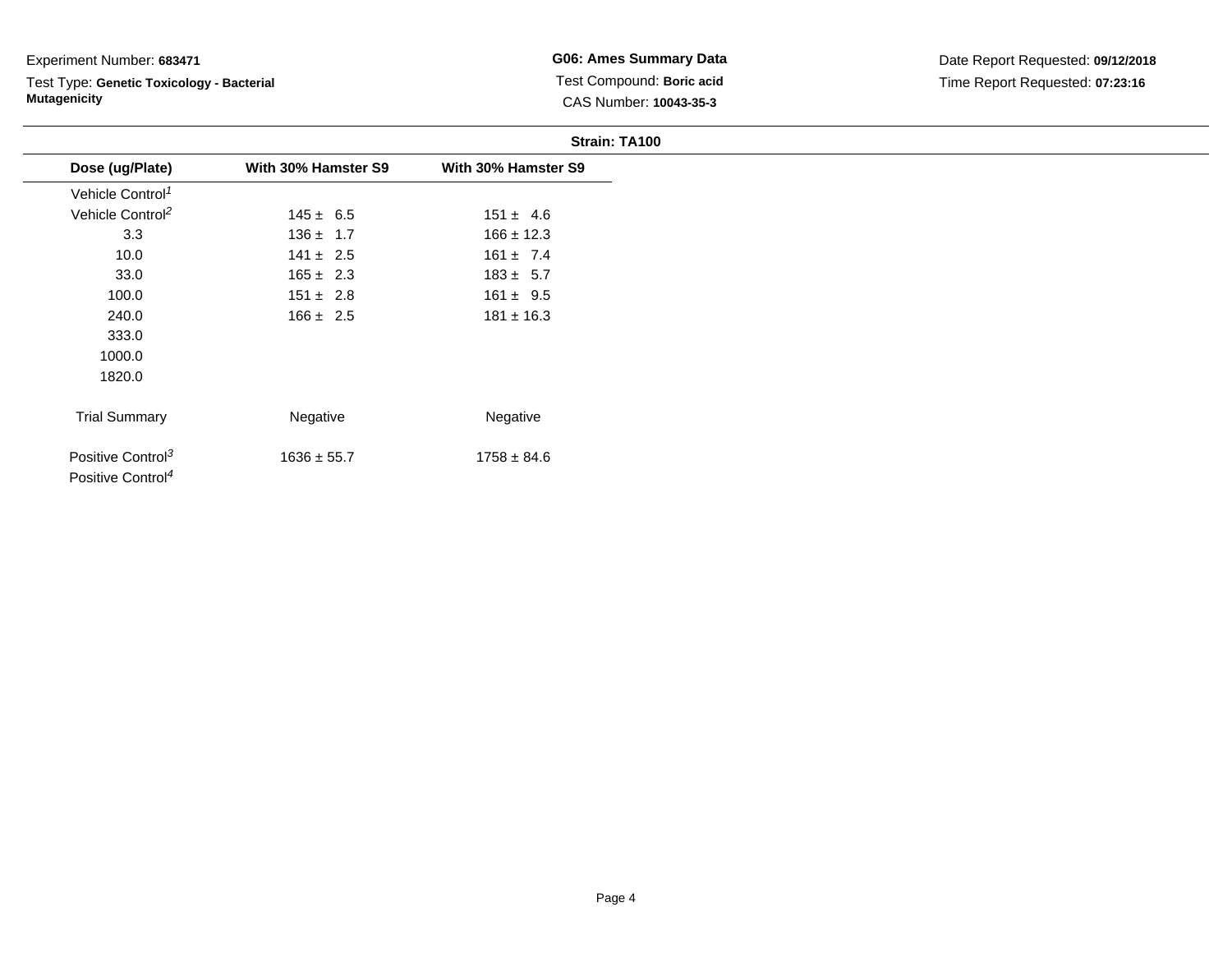Test Type: **Genetic Toxicology - Bacterial Mutagenicity**

**G06: Ames Summary Data** Test Compound: **Boric acid**CAS Number: **10043-35-3**

|                               |                   |                   | Strain: TA1535    |                   |                        |
|-------------------------------|-------------------|-------------------|-------------------|-------------------|------------------------|
| Dose (ug/Plate)               | <b>Without S9</b> | <b>Without S9</b> | <b>Without S9</b> | <b>Without S9</b> | <b>With 10% Rat S9</b> |
| Vehicle Control <sup>1</sup>  |                   |                   | $8 \pm 4.5$       | $5 \pm 0.6$       | $4 \pm 1.8$            |
| Vehicle Control <sup>2</sup>  | $6 \pm 0.7$       | $5 \pm 2.3$       |                   |                   |                        |
| 3.3                           | $6 \pm 1.2$       | $8 \pm 1.7$       |                   |                   |                        |
| 10.0                          | $4 \pm 0.6$       | $5 \pm 1.3$       |                   |                   |                        |
| 33.0                          | $9 \pm 1.5$       | $8 \pm 0.5$       | $3 \pm 0.9$       | $6 \pm 0.9$       | $6 \pm 1.3$            |
| 100.0                         | $10 \pm 1.5$      | $5 \pm 2.1$       | $3 \pm 0.3$       | $6 \pm 1.2$       | $10 \pm 3.0$           |
| 240.0                         | $8 \pm 1.7$       | 6 ± 0.6           |                   |                   |                        |
| 333.0                         |                   |                   | $1 \pm 0.0$       | $5 \pm 1.9$       | $3 \pm 0.9$            |
| 1000.0                        |                   |                   | $2 \pm 0.3$       | $5 \pm 1.5$       | $1 \pm 0.7$            |
| 1820.0                        |                   |                   | $3 \pm 1.5$       | $7 \pm 2.1$       | $4 \pm 1.5$            |
| <b>Trial Summary</b>          | Negative          | Negative          | Negative          | Negative          | Negative               |
| Positive Control <sup>3</sup> |                   |                   |                   |                   | $77 \pm 3.8$           |
| Positive Control <sup>4</sup> | $446 \pm 31.0$    | $1199 \pm 17.8$   | $177 \pm 16.5$    | $438 \pm 16.0$    |                        |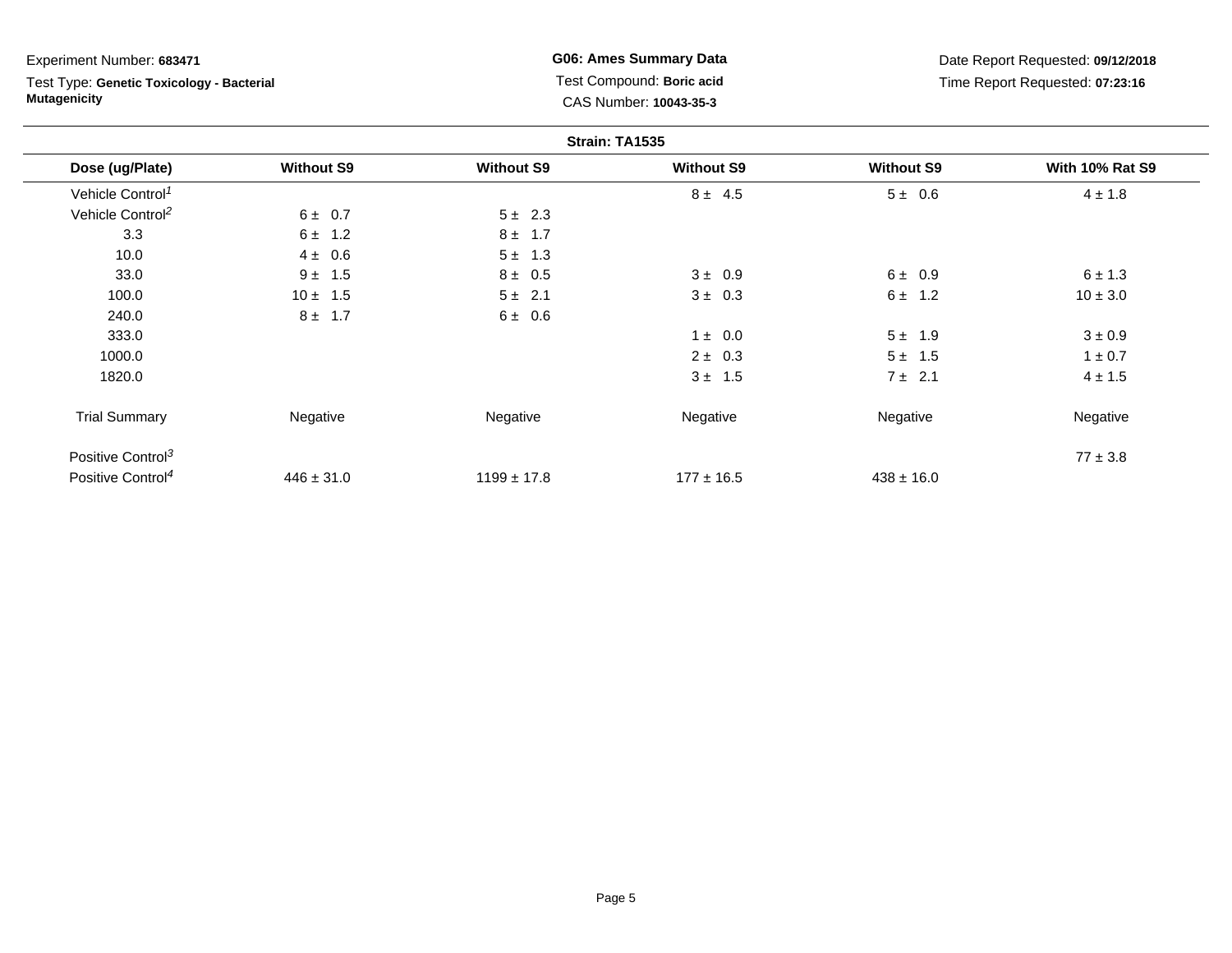# Test Type: **Genetic Toxicology - Bacterial Mutagenicity**

**G06: Ames Summary Data** Test Compound: **Boric acid**CAS Number: **10043-35-3**

|                                                                |                        |                        | Strain: TA1535         |                     |                     |
|----------------------------------------------------------------|------------------------|------------------------|------------------------|---------------------|---------------------|
| Dose (ug/Plate)                                                | <b>With 10% Rat S9</b> | <b>With 30% Rat S9</b> | <b>With 30% Rat S9</b> | With 10% Hamster S9 | With 10% Hamster S9 |
| Vehicle Control <sup>1</sup>                                   | $7\pm0.9$              |                        |                        | $4 \pm 0.7$         | 7 ± 2.5             |
| Vehicle Control <sup>2</sup>                                   |                        | $9 \pm 1.5$            | $7 \pm 1.2$            |                     |                     |
| 3.3                                                            |                        | $5 \pm 1.5$            | $6 \pm 1.0$            |                     |                     |
| 10.0                                                           |                        | $6 \pm 1.5$            | $8 \pm 2.0$            |                     |                     |
| 33.0                                                           | $8 \pm 1.9$            | $9 \pm 1.8$            | $7 \pm 1.7$            | $3 \pm 0.7$         | $7 \pm 2.3$         |
| 100.0                                                          | $13 \pm 2.0$           | $8 \pm 0.3$            | $8 \pm 1.0$            | $5 \pm 0.3$         | $10 \pm 2.0$        |
| 240.0                                                          |                        | 7 ± 1.2                | $7 \pm 1.2$            |                     |                     |
| 333.0                                                          | $8 \pm 1.8$            |                        |                        | $2 \pm 0.0$         | $5 \pm 1.2$         |
| 1000.0                                                         | $6 \pm 2.1$            |                        |                        | $5 \pm 0.5$         | $8 \pm 0.3$         |
| 1820.0                                                         | 6 ± 0.7                |                        |                        | $3 \pm 0.7$         | $8 \pm 1.8$         |
| <b>Trial Summary</b>                                           | Negative               | Negative               | Negative               | Negative            | Negative            |
| Positive Control <sup>3</sup><br>Positive Control <sup>4</sup> | $89 \pm 3.3$           | $94 \pm 19.7$          | $72 \pm 6.7$           | $60 \pm 2.9$        | $64 \pm 4.8$        |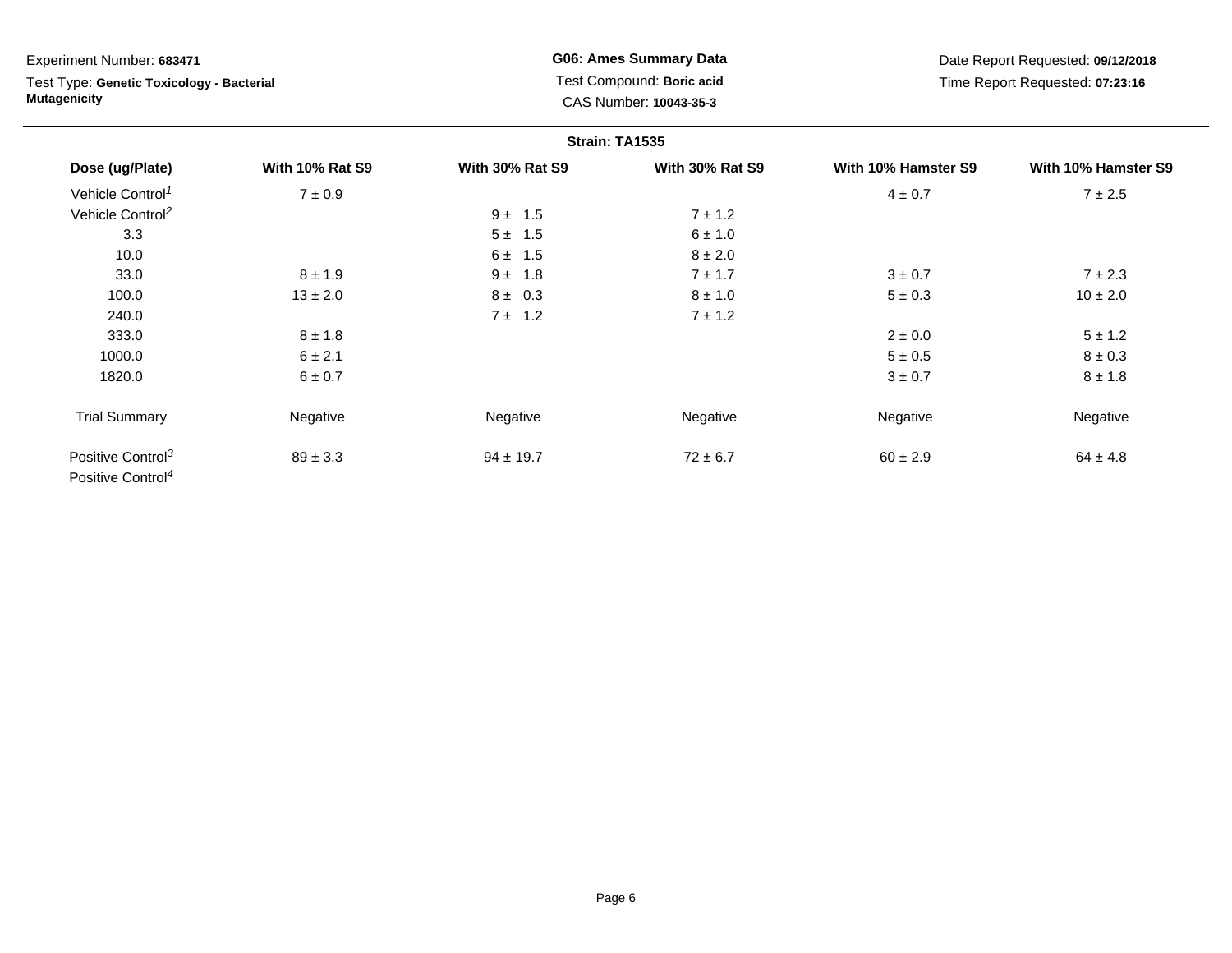Test Type: **Genetic Toxicology - Bacterial Mutagenicity**

**G06: Ames Summary Data** Test Compound: **Boric acid**CAS Number: **10043-35-3**

|                                                                |                     | Strain: TA1535      |
|----------------------------------------------------------------|---------------------|---------------------|
| Dose (ug/Plate)                                                | With 30% Hamster S9 | With 30% Hamster S9 |
| Vehicle Control <sup>1</sup>                                   |                     |                     |
| Vehicle Control <sup>2</sup>                                   | $10 \pm 1.7$        | $12 \pm 1.5$        |
| 3.3                                                            | $14 \pm 1.2$        | $12 \pm 2.4$        |
| 10.0                                                           | $9 \pm 1.9$         | $9 \pm 1.2$         |
| 33.0                                                           | $11 \pm 1.2$        | $10 \pm 1.3$        |
| 100.0                                                          | $17 \pm 3.9$        | $13 \pm 3.8$        |
| 240.0                                                          | $9 \pm 1.5$         | $8 \pm 1.7$         |
| 333.0                                                          |                     |                     |
| 1000.0                                                         |                     |                     |
| 1820.0                                                         |                     |                     |
| <b>Trial Summary</b>                                           | Negative            | Negative            |
| Positive Control <sup>3</sup><br>Positive Control <sup>4</sup> | $126 \pm 23.2$      | $133 \pm 14.9$      |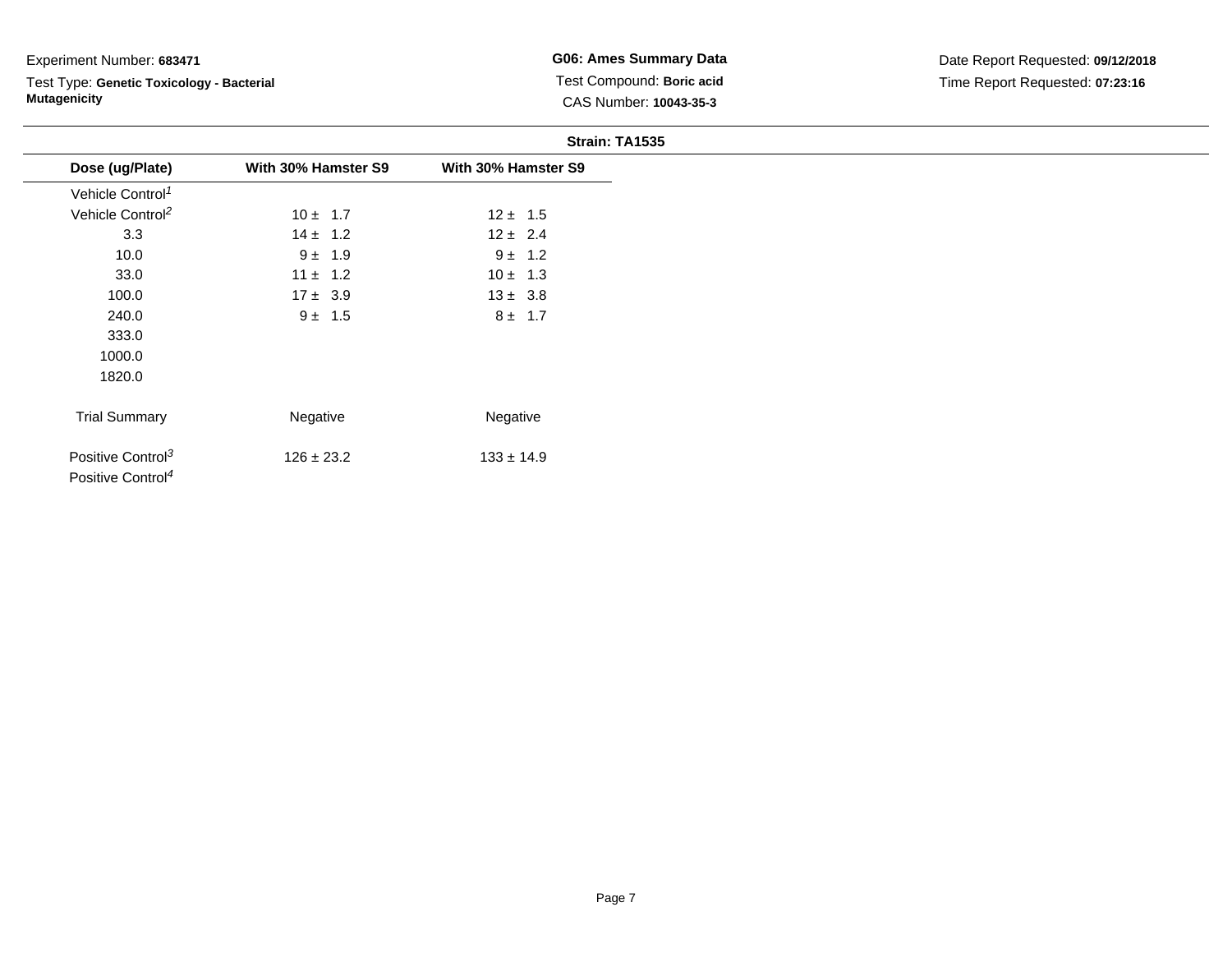Test Type: **Genetic Toxicology - Bacterial Mutagenicity**

**G06: Ames Summary Data** Test Compound: **Boric acid**CAS Number: **10043-35-3**

|                               |                   |                   | Strain: TA1537    |                   |                        |
|-------------------------------|-------------------|-------------------|-------------------|-------------------|------------------------|
| Dose (ug/Plate)               | <b>Without S9</b> | <b>Without S9</b> | <b>Without S9</b> | <b>Without S9</b> | <b>With 10% Rat S9</b> |
| Vehicle Control <sup>1</sup>  |                   |                   | $3 \pm 1.2$       | $3 \pm 0.3$       | 6 ± 0.5                |
| Vehicle Control <sup>2</sup>  | $4 \pm 0.9$       | $5 \pm 0.9$       |                   |                   |                        |
| 3.3                           | $3 \pm 0.0$       | 6 ± 1.2           |                   |                   |                        |
| 10.0                          | $9 \pm 2.3$       | $10 \pm 1.5$      |                   |                   |                        |
| 33.0                          | $6 \pm 0.0$       | $7 \pm 0.9$       | $5 \pm 1.3$       | $4 \pm 0.6$       | 6 ± 0.7                |
| 100.0                         | $6 \pm 0.3$       | $9 \pm 0.9$       | $4 \pm 0.7$       | $4 \pm 0.0$       | $6 \pm 0.3$            |
| 240.0                         | $8 \pm 1.2$       | $12 \pm 0.7$      |                   |                   |                        |
| 333.0                         |                   |                   | $2 \pm 0.3$       | $2 \pm 0.3$       | $4 \pm 0.0$            |
| 1000.0                        |                   |                   | $2 \pm 0.3$       | $3 \pm 0.7$       | $3 \pm 0.6$            |
| 1820.0                        |                   |                   | $1 \pm 0.7$       | $1 \pm 0.3$       | $6 \pm 0.3$            |
| <b>Trial Summary</b>          | Negative          | Negative          | Negative          | Negative          | Negative               |
| Positive Control <sup>3</sup> |                   |                   |                   |                   | $204 \pm 12.5$         |
| Positive Control <sup>5</sup> | $268 \pm 18.0$    | $70 \pm 9.9$      | $1634 \pm 24.5$   | $678 \pm 77.0$    |                        |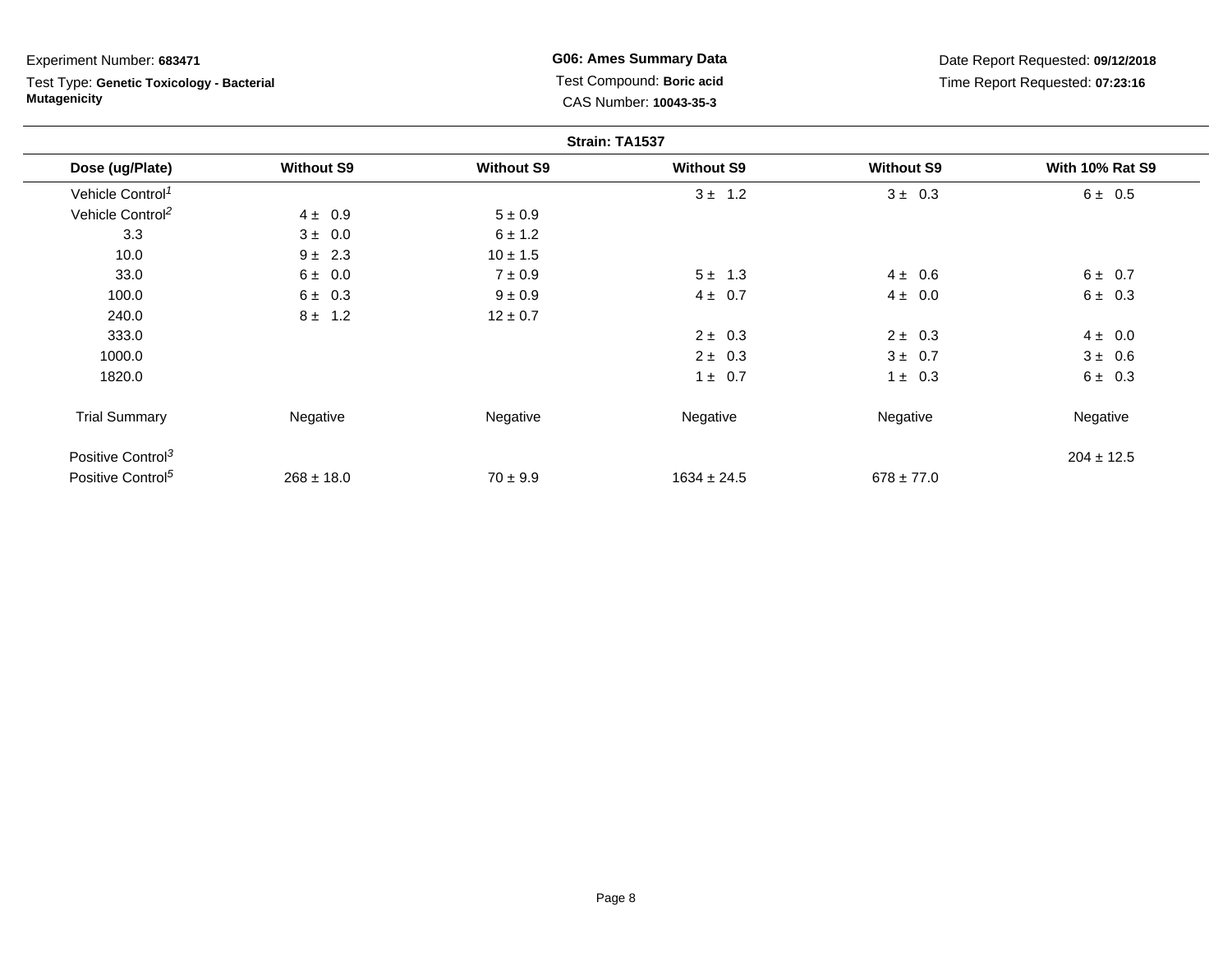# Test Type: **Genetic Toxicology - Bacterial Mutagenicity**

**G06: Ames Summary Data** Test Compound: **Boric acid**CAS Number: **10043-35-3**

|                                                                |                        |                        | Strain: TA1537         |                     |                     |
|----------------------------------------------------------------|------------------------|------------------------|------------------------|---------------------|---------------------|
| Dose (ug/Plate)                                                | <b>With 10% Rat S9</b> | <b>With 30% Rat S9</b> | <b>With 30% Rat S9</b> | With 10% Hamster S9 | With 10% Hamster S9 |
| Vehicle Control <sup>1</sup>                                   | $6 \pm 0.5$            |                        |                        | $5 \pm 0.9$         | 6 ± 0.6             |
| Vehicle Control <sup>2</sup>                                   |                        | 5 ± 0.7                | $6 \pm 0.3$            |                     |                     |
| 3.3                                                            |                        | 6 ± 0.0                | $5 \pm 1.0$            |                     |                     |
| 10.0                                                           |                        | $9 \pm 2.0$            | 6 ± 1.9                |                     |                     |
| 33.0                                                           | $5 \pm 0.6$            | $8 \pm 2.6$            | $6 \pm 1.8$            | $3 \pm 0.3$         | $5 \pm 0.7$         |
| 100.0                                                          | $4 \pm 1.2$            | $11 \pm 1.2$           | $8 \pm 2.2$            | $4 \pm 1.2$         | 6 ± 1.0             |
| 240.0                                                          |                        | $4 \pm 0.0$            | 6 ± 0.7                |                     |                     |
| 333.0                                                          | $4 \pm 0.3$            |                        |                        | $3 \pm 0.3$         | 6 ± 1.5             |
| 1000.0                                                         | $3 \pm 1.5$            |                        |                        | $5 \pm 0.3$         | $5 \pm 0.7$         |
| 1820.0                                                         | $5 \pm 1.5$            |                        |                        | $3 \pm 0.3$         | $3 \pm 0.3$         |
| <b>Trial Summary</b>                                           | Negative               | Negative               | Negative               | Negative            | Negative            |
| Positive Control <sup>3</sup><br>Positive Control <sup>5</sup> | $106 \pm 21.6$         | $122 \pm 32.4$         | $58 \pm 9.3$           | $190 \pm 8.8$       | $70 \pm 3.2$        |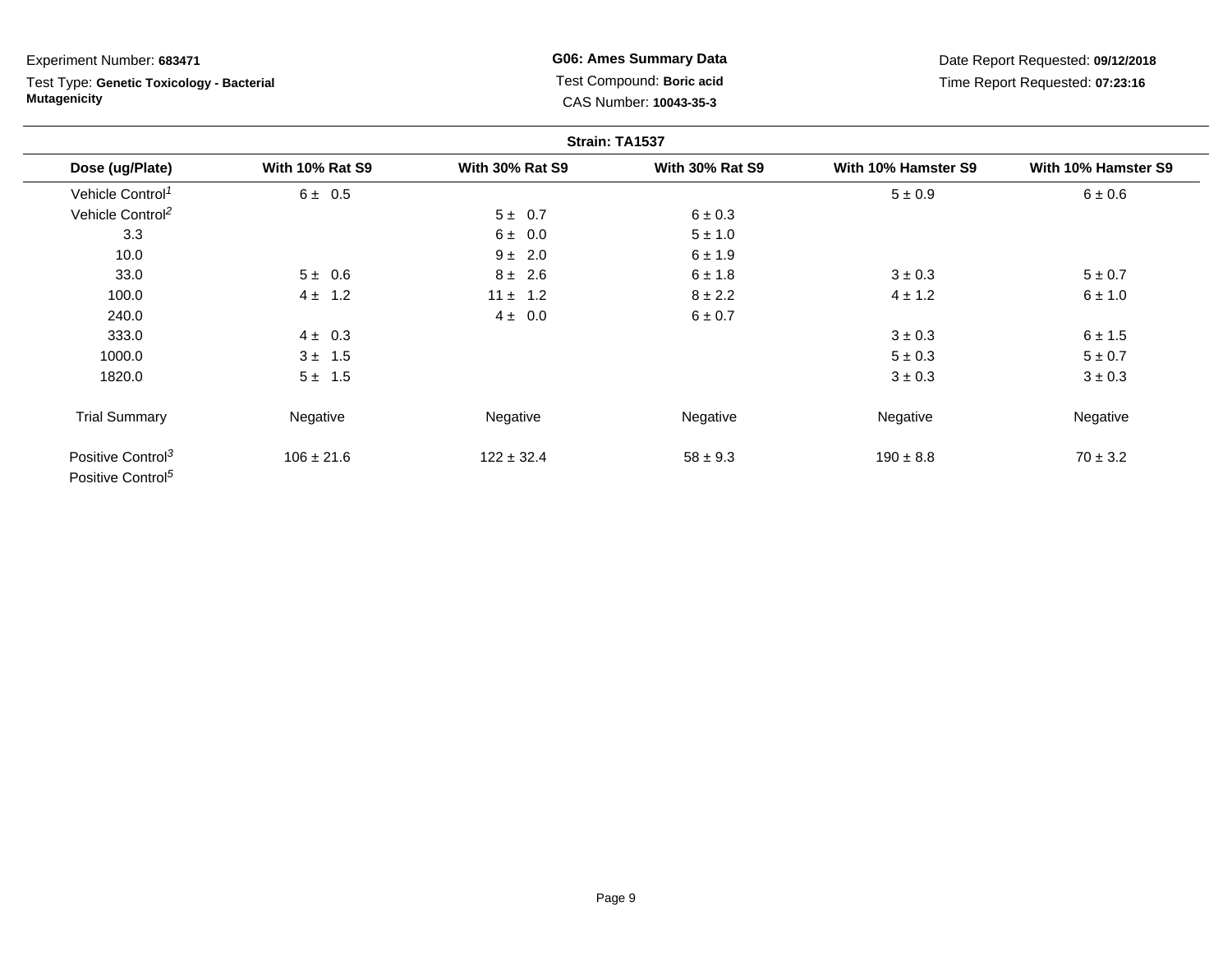Test Type: **Genetic Toxicology - Bacterial Mutagenicity**

**G06: Ames Summary Data** Test Compound: **Boric acid**CAS Number: **10043-35-3**

|                                                                |                     | Strain: TA1537      |
|----------------------------------------------------------------|---------------------|---------------------|
| Dose (ug/Plate)                                                | With 30% Hamster S9 | With 30% Hamster S9 |
| Vehicle Control <sup>1</sup>                                   |                     |                     |
| Vehicle Control <sup>2</sup>                                   | $3 \pm 1.5$         | $6 \pm 0.7$         |
| 3.3                                                            | $3 \pm 0.0$         | $7 \pm 1.3$         |
| 10.0                                                           | $5 \pm 0.3$         | $6 \pm 0.3$         |
| 33.0                                                           | $4 \pm 0.7$         | $7\pm0.9$           |
| 100.0                                                          | $5 \pm 1.5$         | $6 \pm 0.3$         |
| 240.0                                                          | $5 \pm 0.3$         | $7\pm0.3$           |
| 333.0                                                          |                     |                     |
| 1000.0                                                         |                     |                     |
| 1820.0                                                         |                     |                     |
| <b>Trial Summary</b>                                           | Negative            | Negative            |
| Positive Control <sup>3</sup><br>Positive Control <sup>5</sup> | $133 \pm 22.7$      | $95 \pm 4.1$        |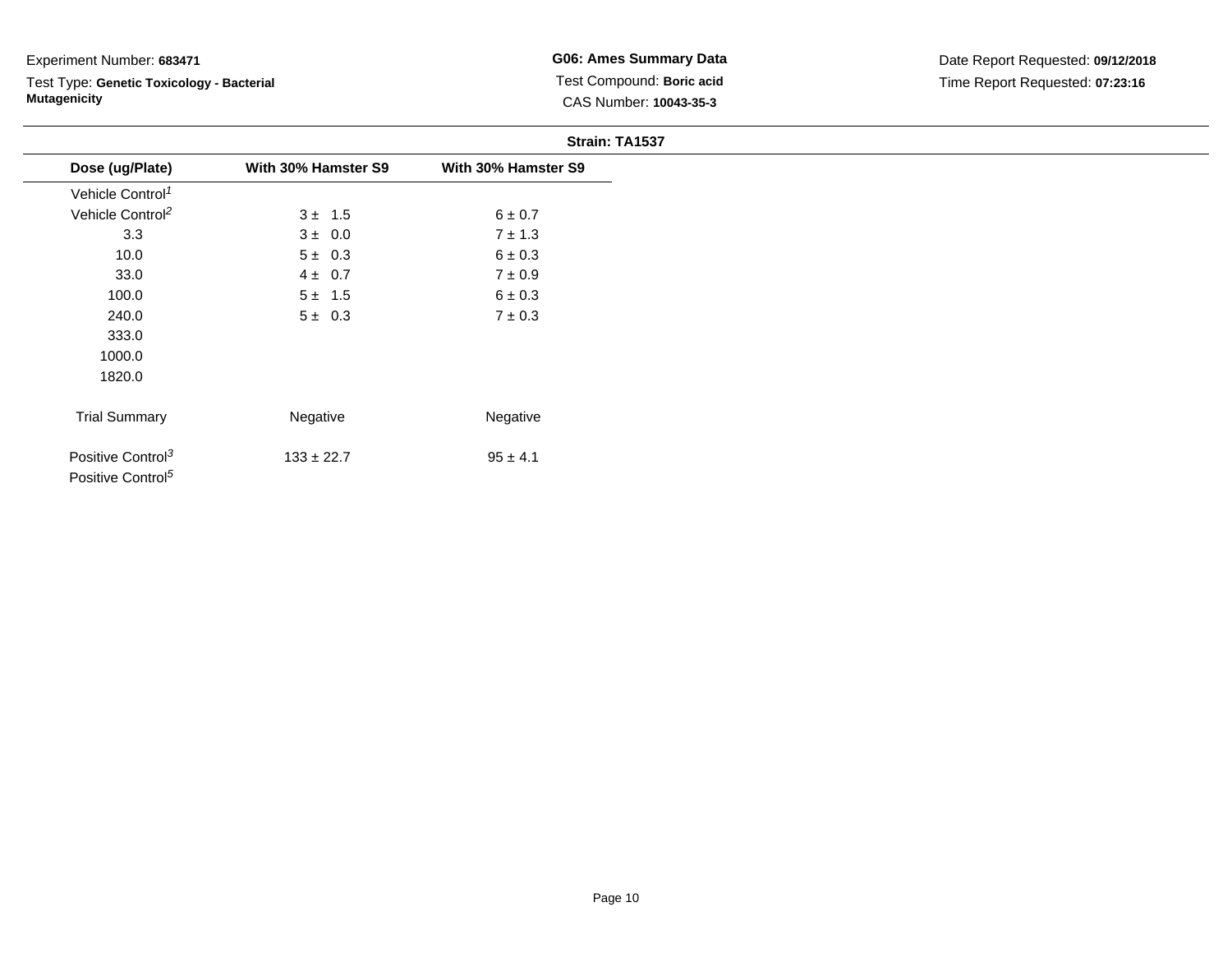Test Type: **Genetic Toxicology - Bacterial Mutagenicity**

**G06: Ames Summary Data** Test Compound: **Boric acid**CAS Number: **10043-35-3**

|                               |                   |                   | <b>Strain: TA98</b> |                   |                        |
|-------------------------------|-------------------|-------------------|---------------------|-------------------|------------------------|
| Dose (ug/Plate)               | <b>Without S9</b> | <b>Without S9</b> | <b>Without S9</b>   | <b>Without S9</b> | <b>With 10% Rat S9</b> |
| Vehicle Control <sup>1</sup>  |                   |                   | $10 \pm 2.3$        | $14 \pm 4.6$      | $20 \pm 1.2$           |
| Vehicle Control <sup>2</sup>  | $11 \pm 0.3$      | $14 \pm 1.5$      |                     |                   |                        |
| 3.3                           | $12 \pm 2.0$      | $16 \pm 0.9$      |                     |                   |                        |
| 10.0                          | $11 \pm 2.0$      | $19 \pm 3.5$      |                     |                   |                        |
| 33.0                          | $11 \pm 1.2$      | $17 + 1.7$        | $10 \pm 1.2$        | $13 \pm 1.0$      | $24 \pm 0.6$           |
| 100.0                         | $10 \pm 2.3$      | $15 \pm 1.8$      | $3 \pm 0.7$         | $9 \pm 3.2$       | $23 \pm 1.2$           |
| 240.0                         | $11 \pm 1.2$      | $16 \pm 3.9$      |                     |                   |                        |
| 333.0                         |                   |                   | $8 \pm 0.9$         | $13 \pm 1.2$      | $25 \pm 0.3$           |
| 1000.0                        |                   |                   | $8 \pm 2.2$         | $14 \pm 2.2$      | $24 \pm 2.3$           |
| 1820.0                        |                   |                   | $9 \pm 0.9$         | $16 \pm 1.5$      | $18 \pm 0.3$           |
| <b>Trial Summary</b>          | Negative          | Negative          | Negative            | Negative          | Negative               |
| Positive Control <sup>3</sup> |                   |                   |                     |                   | $1580 \pm 99.6$        |
| Positive Control <sup>6</sup> | $411 \pm 27.7$    | $472 \pm 23.4$    | $165 \pm 7.4$       | $206 \pm 5.0$     |                        |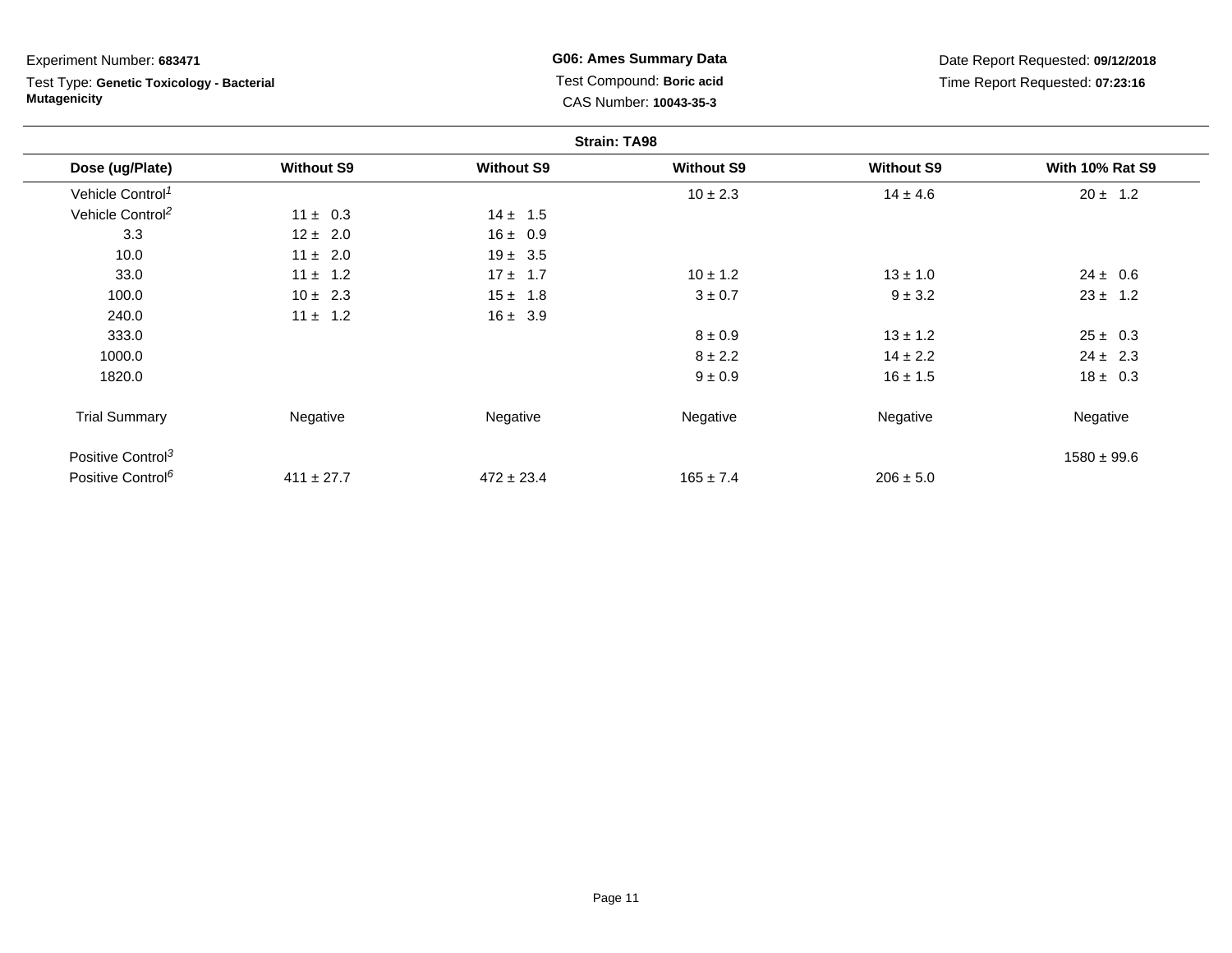# Test Type: **Genetic Toxicology - Bacterial Mutagenicity**

**G06: Ames Summary Data** Test Compound: **Boric acid**CAS Number: **10043-35-3**

|                                                                |                        |                        | <b>Strain: TA98</b>    |                     |                     |
|----------------------------------------------------------------|------------------------|------------------------|------------------------|---------------------|---------------------|
| Dose (ug/Plate)                                                | <b>With 10% Rat S9</b> | <b>With 30% Rat S9</b> | <b>With 30% Rat S9</b> | With 10% Hamster S9 | With 10% Hamster S9 |
| Vehicle Control <sup>1</sup>                                   | $19 \pm 3.8$           |                        |                        | $19 \pm 1.0$        | $19 \pm 2.6$        |
| Vehicle Control <sup>2</sup>                                   |                        | $21 \pm$<br>0.7        | $20 \pm 0.9$           |                     |                     |
| 3.3                                                            |                        | $22 \pm$<br>2.6        | $21 \pm 2.6$           |                     |                     |
| 10.0                                                           |                        | 19 ±<br>4.3            | $19 \pm 4.1$           |                     |                     |
| 33.0                                                           | $22 \pm 2.3$           | $18 \pm$<br>0.3        | $24 \pm 3.5$           | $22 \pm 1.8$        | $22 \pm 0.9$        |
| 100.0                                                          | $24 \pm$<br>1.2        | $24 \pm$<br>2.9        | $20 \pm 1.5$           | $26 \pm 1.2$        | $21 \pm 2.6$        |
| 240.0                                                          |                        | 2.9<br>$21 \pm$        | $18 \pm 1.5$           |                     |                     |
| 333.0                                                          | $28 \pm 1.9$           |                        |                        | $18 \pm 0.7$        | $21 \pm 1.5$        |
| 1000.0                                                         | $24 \pm$<br>1.2        |                        |                        | $28 \pm 0.9$        | $22 \pm 3.3$        |
| 1820.0                                                         | 3.2<br>$22 \pm$        |                        |                        | $27 \pm 2.1$        | $24 \pm 2.2$        |
| <b>Trial Summary</b>                                           | Negative               | Negative               | Negative               | Negative            | Negative            |
| Positive Control <sup>3</sup><br>Positive Control <sup>6</sup> | $1103 \pm 174.7$       | $873 \pm 185.4$        | $124 \pm 3.7$          | $1156 \pm 47.2$     | $1237 \pm 23.3$     |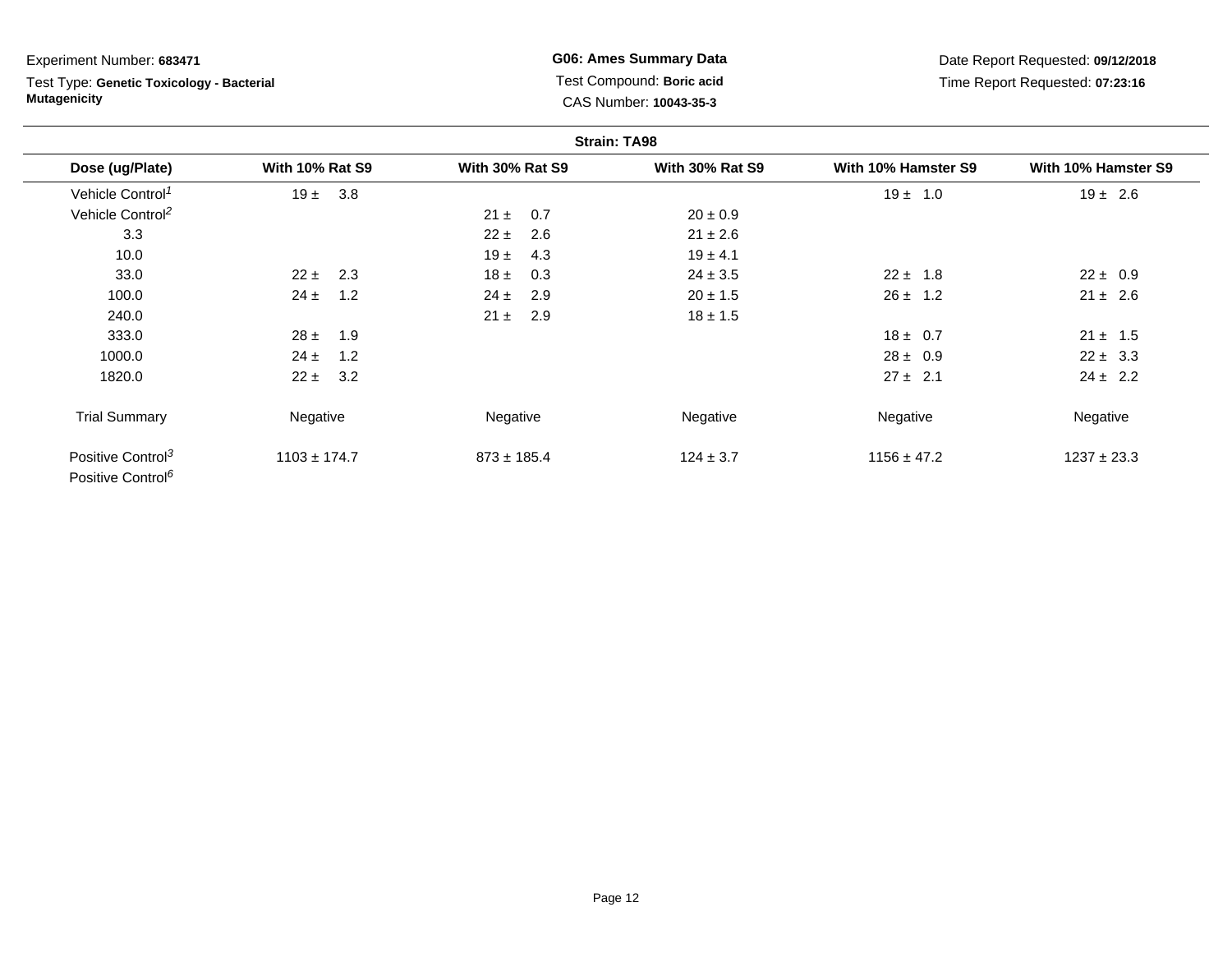Test Type: **Genetic Toxicology - Bacterial Mutagenicity**

**G06: Ames Summary Data** Test Compound: **Boric acid**CAS Number: **10043-35-3**

|                                                                |                     | <b>Strain: TA98</b> |
|----------------------------------------------------------------|---------------------|---------------------|
| Dose (ug/Plate)                                                | With 30% Hamster S9 | With 30% Hamster S9 |
| Vehicle Control <sup>1</sup>                                   |                     |                     |
| Vehicle Control <sup>2</sup>                                   | $18 \pm 1.2$        | $21 \pm 3.5$        |
| 3.3                                                            | $18 \pm 0.9$        | $24 \pm 2.5$        |
| 10.0                                                           | $19 \pm 3.5$        | $27 \pm 2.6$        |
| 33.0                                                           | $24 \pm 3.5$        | $31 \pm 1.8$        |
| 100.0                                                          | $19 \pm 0.9$        | $25 \pm 1.8$        |
| 240.0                                                          | $22 \pm 0.6$        | $24 \pm 1.2$        |
| 333.0                                                          |                     |                     |
| 1000.0                                                         |                     |                     |
| 1820.0                                                         |                     |                     |
| <b>Trial Summary</b>                                           | Negative            | Negative            |
| Positive Control <sup>3</sup><br>Positive Control <sup>6</sup> | $1476 \pm 104.8$    | $132 \pm 4.1$       |